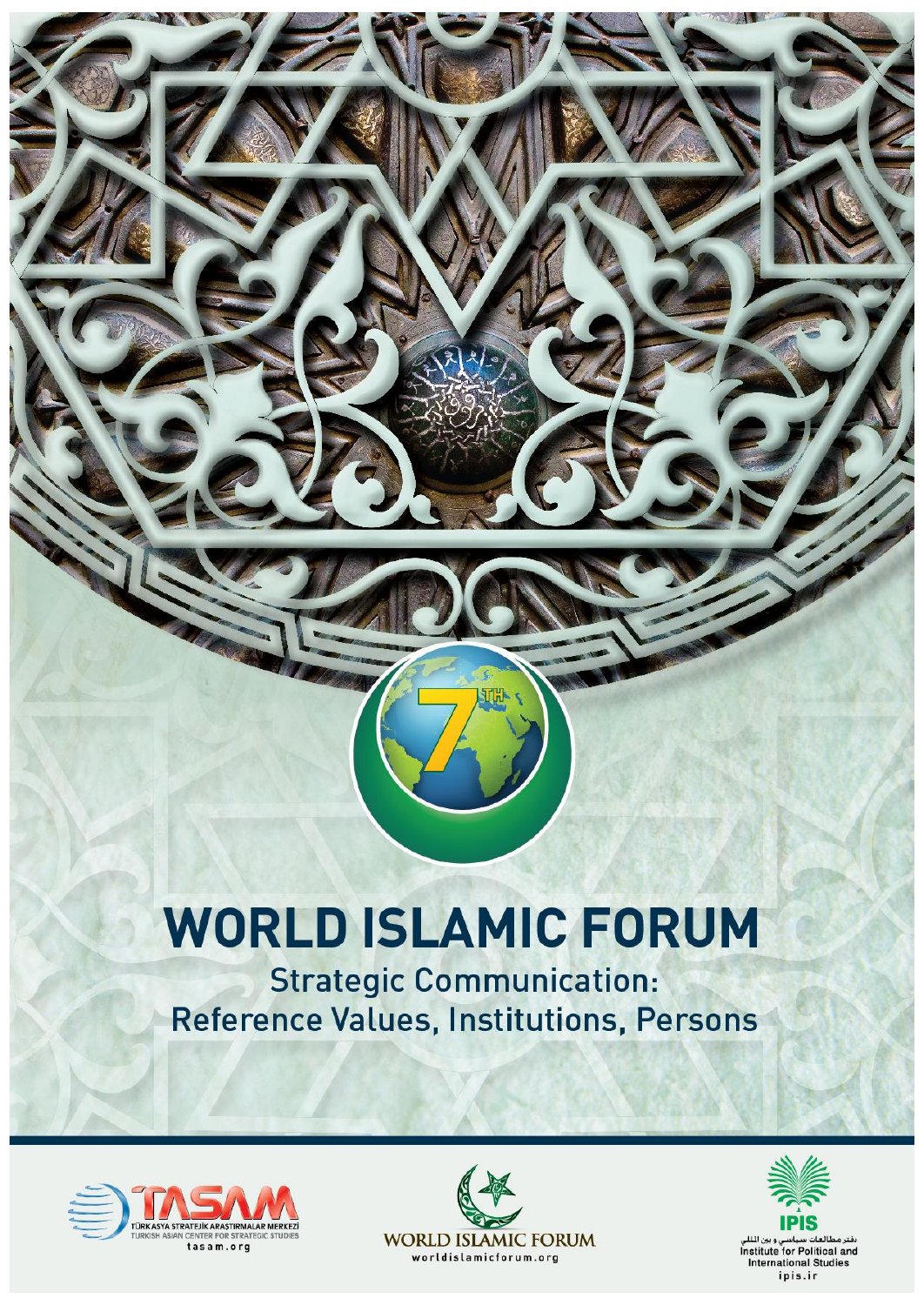

## **STRATEGIC VISION DOCUMENT**

# **7 THWORLD ISLAMIC FORUM**

# **"Strategic Communication: Reference Values, Institutions, Persons"**

# **( 24 - 25 May 2016, Yazd - IRAN )**

#### **Strategic Communication**

The latest point in information technologies has changed the nature of war. The fact that a battle can be gained without using any weapons; and the challenges can be maintained in cyber areas with communication efforts instead of naval, aerial and ground wars has been showed up. Internet, cyber area and social media can be used with the aims of gaining knowledge, furthermore targeting the people and organizations. Such tactics can be used as a part of general strategy as it can be used all alone. "Strategic Communication" can be used by an aim of actualizing important strategic targets by affecting minds and souls of interlocutors; activating supporters and showing enemies bad; discouraging enemy governments and their armed powers; and legitimizing activities of a country. People can be directed by being used of moral values and cultural sensitivities, which are the basic factors of civilizations, and can be formed a public opinion. A successful strategic communication activity has been turning conventional war for overpowering the enemy into an unnecessary shape.

A cyber-attack can be understood with the interruption or stoppage of activities that has been actualized by computers in daily life. The results such as the derailment of trains, being functionless of satellites, interruption of food supply by hacking vital computer systems are important but the most important points are the attacks to the perception management of countries with misleading knowledge; the affections for the decisive mechanisms of enemy or rival countries; and taking result defining steps. To send manipulative signals or to manipulate the signals that have been sent is possible by the social media and internet. The results of such cyber-attacks can be as effective as a real armed attack, also possible to be more effective.

"Strategic Communication" is an approach which has been locating the communication into the center of strategy. "Strategic Communication" is concerned about which country is "right" in its story about the situation of battle; coordinative words are the name of establishing a communication by the images and actions. As long as the adherence for modern technologies, computer networks and internet have been increased, cyber area is becoming more important. Internet and social media, which have been in highly dynamic and various place, have been used more and more day by day by the aims such as propagandas and knowledge war. It is highly difficult to reach the first source of a knowledge, to check





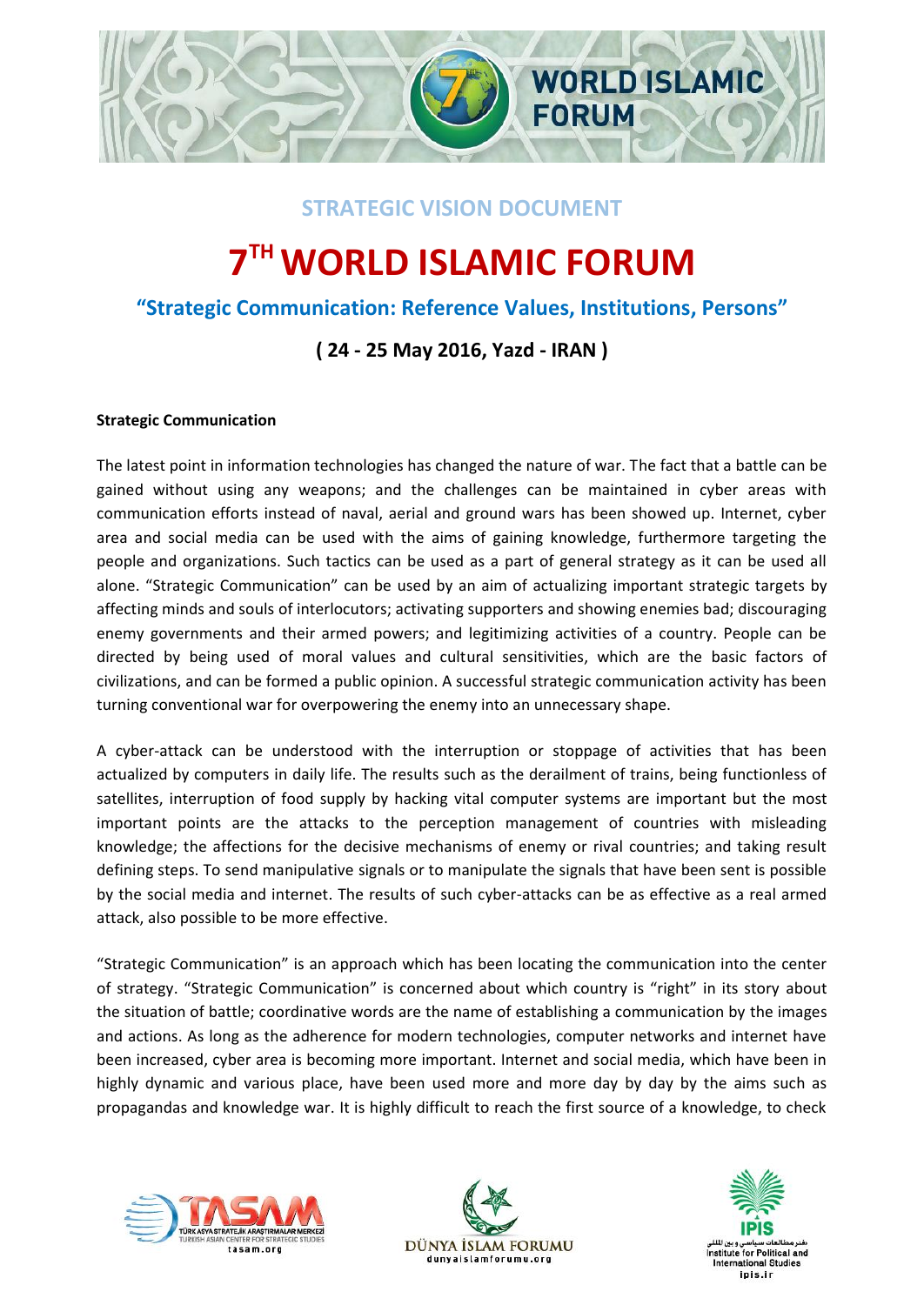

its accuracy and to variate real and imaginary ones in this place; but such knowledge is as much as effective in the case of directing perceptions of the society.

Social media can be also used by the aim of psychological operation. Prejudices and hatred emotions, tendencies of believing the worst and hopes of interlocutors can be disrupted very easily by the social media. The persuasiveness of this knowledge is highly dominant because it provides the connection among friends, belief groups and the groups that have ideological intimacy.

The Negative Strategic Communication; becomes functional by using civilization values, tendencies and symbols of a society. That can be done by two ways. First is to exploit present civilization values. And second is to be formed of new civilization values and symbols by the way of emptying or changing the present values. The way of ignoring the strategical operations, which have been maintained in cyber areas, is to ignore the values and symbols being exploited, demolished or manipulated by rival or enemy actors. The activities related with the "Revival of Civilization" have to consider the events of strategic communication and cyber-attack given on to the values.

In conclusion, one of the most important problems in the Islamic world is the difficulties experienced in the opinion production. The problems that have been experienced in this point have been shaping serious dilemmas in the case of how the basic principles of Islam can be understood and applied in the condition of today. The problems in the opinion production have been making the original values of Islam impossible to be mentioned. The sides, who defend the same view, can experience great conflicts just because of the misunderstanding of the context of the concepts or because of the usage of different concepts for the same event.

#### **For Strategic Communication: Reference Values, Institutions, Persons**

It is possible to think that there is a direct relation between the concept of "Civilization" and the concept of "Value"; because value points common moral and material benefits for a certain group of people. Basic values and principles, which have been brought by Islam, have established a ground to build original institutions and to train important persons just in a short period. In this frame, Islam has been rapidly spread from Arabian lands, which has been its birth place, to its environment; and has shaped constant and permanent civilization basins.

Islamic civilization basin has been into an uninterrupted interaction with neighbor civilization basins thanks to its central location. Besides modern periods especially nowadays, in which globalization has been concentrated, this interaction has been transformed into an atmosphere in which Islamic civilization has been more passive. This passivity has established a ground to exist serious issues not only according to the Islamic civilization, but also according to the whole humanity. So, Islamic civilization has to revive its original values and institutions by the way of addressing contemporary conditions; and has





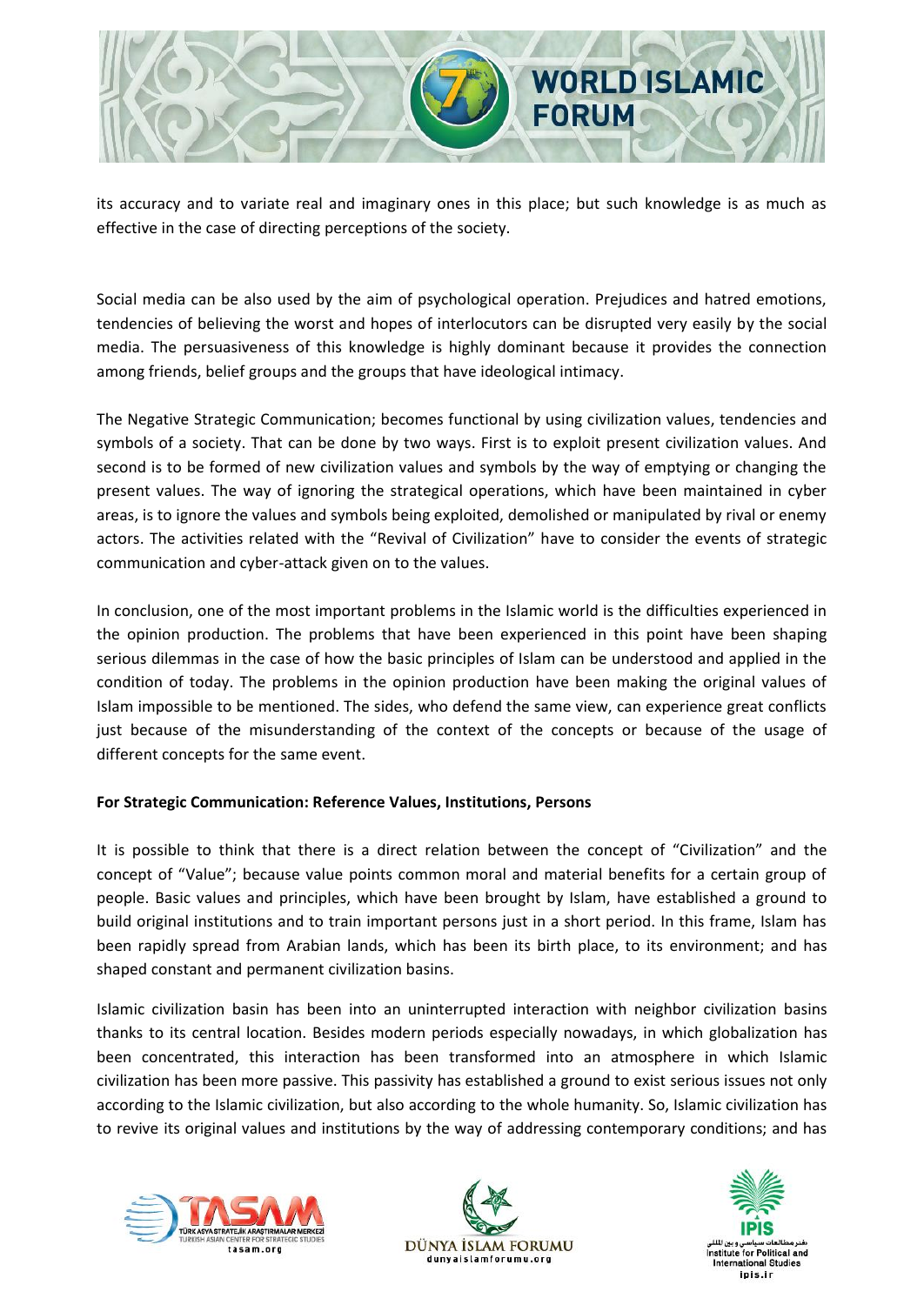

to form a reference point for today's humanity and next generations by remembering the persons who have left a mark onto Islamic history and civilization.

The history of humanity has been the history of civilizations at the same time. Throughout the history, human and humanity have been into the great efforts and struggles for maintaining their vitality and presence. Each civilizations has been the outbreak and the result of searching of the transition from complex structure of human nature to the social order.

The first social structure is the city in the way of civilization. As a sign of this truth, there is a fact that the concept of "civilization" in Turkish was derived of the word of "medina" that means the "city"; just as there is a relation between the word of "civilization" and the word of "city" in Western languages. Civilization has been existed as a result of the search from city to state, from state to the world order. Humanity has been trying to supply the necessity of "freedom" and "security". And as this necessity gains new qualities, the formation of different civilizations has been lead up during this process.

For civilizations to take a part into the history; it is necessary to describe the perception of existence, to write the fund of knowledge by systemizing them, to determine moral and legal norms, to transfer the conscious of history to the next generations and to exist a comprehension that surrounds political and economic fields with reorganization of the cities and places in the frame of this conscious and norms. If existence and continuation factors of a civilization can be determined; also it will be possible to define the contributions of that civilization for the prosperity and happiness of humanity right now and later.

As a result of modernization activities begun in West in the process of last few centuries, even if Western civilization challenge to all of the other civilizations by the argument of being the headmost civilization; the other civilizations have protected their existences and furthermore they have begun to make felt their existences more with the rise of the effect of globalization. According to the perception of existence, the main qualification of Western civilization is to transform the relation of human - nature to the relation of domination by accepting nature and human as two different poles of existence. Therefore, an exact variation and so a comprehension of struggle between subject and object have been spread. In the last instance, "civilized" human has been dispersed into a madly struggle in all of the production and consummation patterns and also in social formations.

Islamic civilization, who finds universe as a piece of art by the Creator, has advised to look creatures well; and has defined the prior and main condition for survival of state as keeping human alive and giving value to them. The perception of civilization based on this point of view has the potential of formation of a starting point to the solution of lots of problems that should be handle with from crimes done against to the humanity in today's world to the environmental breakdown.

Nowadays, in the time of the fact that the relations between the state and society have been evaluated according to the comprehension of economic benefits; and ethical and moral values have lost their importance, the necessity of revival of the perception of "existence, human and justice" in the





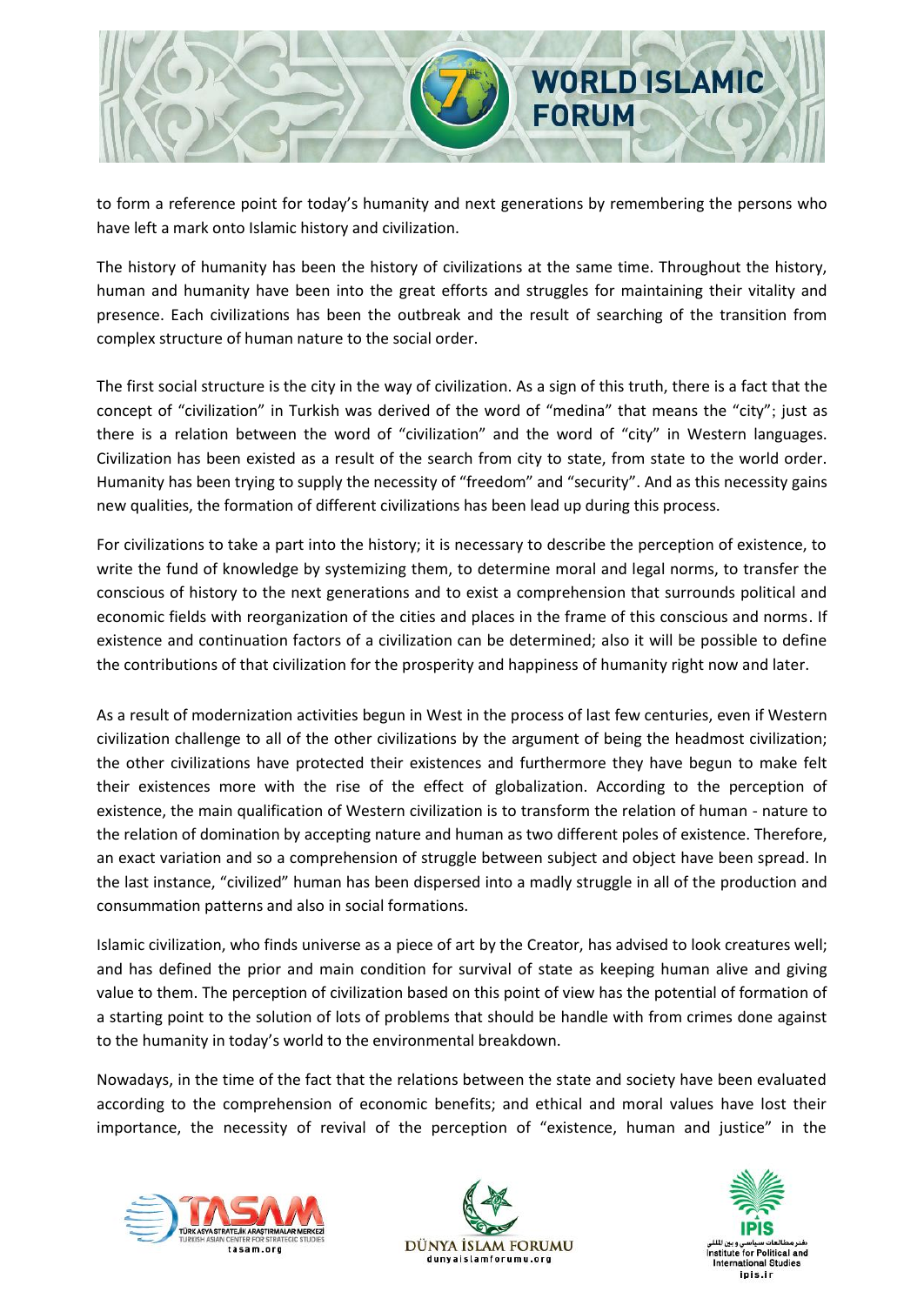

realization of Islamic civilization has been felt more deeply day by day. So, the secret of living with "the other" together will be understood one more time, all obstacles in front of being social parts in freedom, security, peace and prosperity all together will be removed.

According to the globalization and the interaction process among the civilizations; the geography, on which Islamic countries have been located, has original and highly important location. This geography that associates the continents of Africa, Asia and Europe has been constituting an interaction basin among the civilizations on which archaic human savings have been concreted and have left a mark in the most colorful and permanent way. This basin has been derived of countries, who have been living in the most comprehensive way and have been directly reflecting the tenses of "East - West", "tradition modernity"; and "North - South" as the global political economic sense. Uncommon countries, who has the ability of compiling and reviving the archaic philosophy of the East and the rational opinion tradition of the West; the economic productivity of the North and the global justice search of the South in the cultural sense, have been just into this geography.

It is necessary to develop different methods and strategies for understanding, commenting and directing this compilation and revival process correct. All the social factors, especially think tanks should develop a vision for establishing a connection between the present base and future; then they should form the ideational base of adaptation of the civilization members to this process in practice. To actualize that, the first step to take is to refresh the trust for the durableness and richness of our own civilization savings; to remove the suspicions about the identity; to strengthen the links in the point of the conception of civilization between the society and the state; as a result to produce the opinion for the benefit of all humanity and to develop the social vision in this direction.

By this aim, activities about the better publicity and institutionally reevaluation of founder values, pioneers and opus of the Islamic world should be intensified. This is the only way to provide original and fertile contributions to the training of opinion and science leaders of  $21<sup>st</sup>$  century. In today's consummation era, people has been moving away from the history and worries about future; in the same time, the relations of time and place have been into the more problematic shape. So in this era, the sources have been drained away.

The forecasts about the extinction of fossil fuels, which have been synthesized and stored by natural ways for millions or may be billions of years, just in a few centuries; in case the consummation madness can't be stopped, have been constituting the most obvious proof of that. While there have been environmental crisis besides the modernity; the proposition of "human dominates nature" has been transformed into a contradiction that demolishes existential security just because of reaching to the freedom. This approach that has been offered just as one of the basic criteria of being modern has been leading the environmental disasters, which have been threating the universal existence by finding the nature as an endless source that will be exploited and irresponsibly dominated.





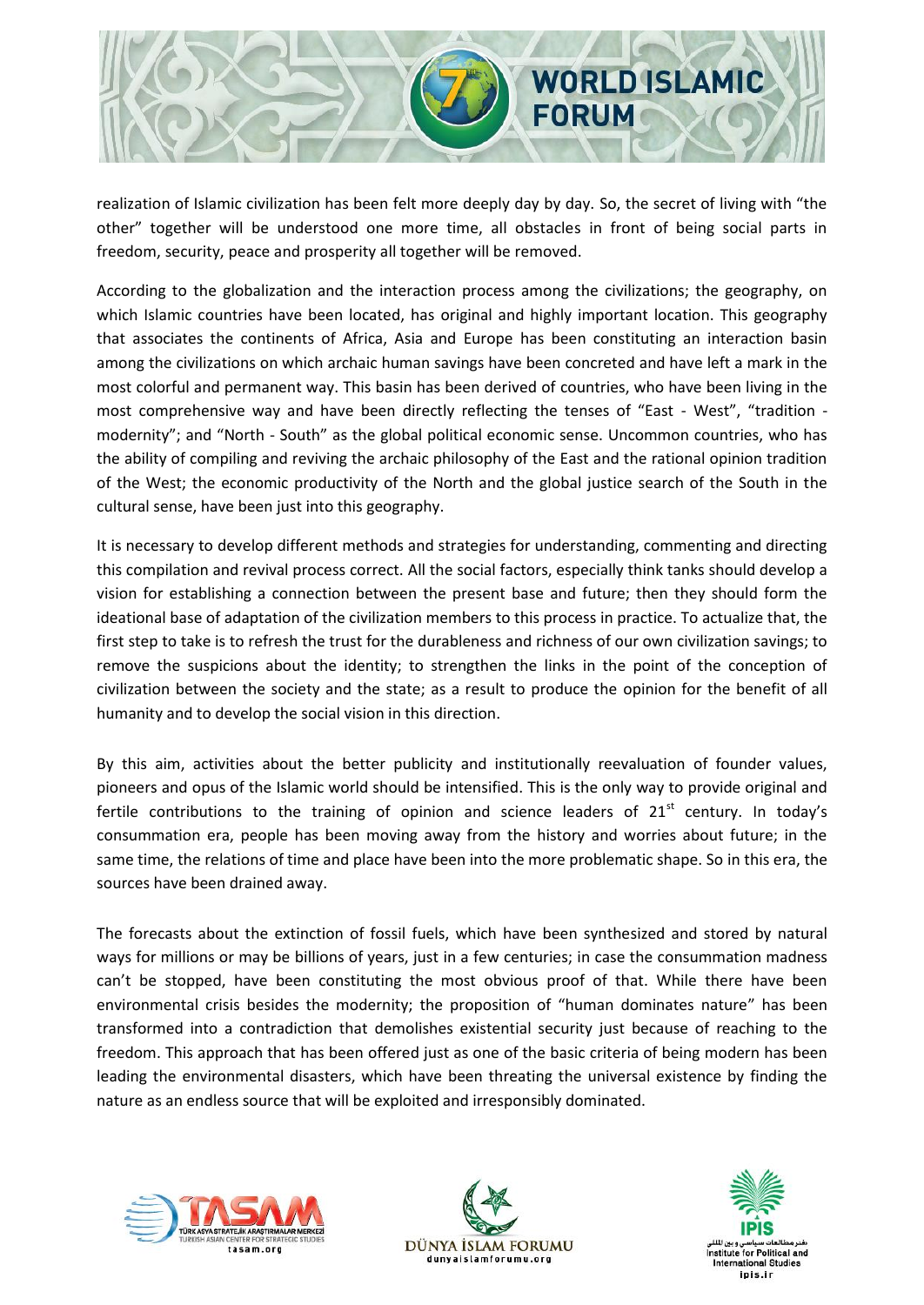

Also the parameters of the competition in the relations among people is related with who will be dominant on which natural factors in the basis. Nowadays, developments about the science of genetics and the cloning activities have increased, the usage of chemical and radioactive materials has been spread and the environmental problems have been an impasse more and more.

And in this time, the concept of "Human" has gained new dimensions according to the existential security and freedom. On the other hand, unrestrained usage of modern technology has brought lots of irreparable environmental problems. In case a serious healthy change in consummation patterns can't be actualized, it is obvious that we won't be able to leave a worth living world to the next generations. Present consummation patterns have been causing to define social statuses over the consummation power and to transform individualism into the egoism. And that has been causing the basic civilization values to be senseless and the social dissociation. The solution of that kind of problems will be possible only with gaining sufficiently deep and qualified civilization comprehension to the new generations.

The cores of such comprehension is present in the Islamic civilization savings. Problems derived of technological developments, problems of industrialization and centralization, problems of energy, water and environment should have been seriously dealt, reevaluated in the point of protecting and surviving the civilized values; and appropriate policies should be developed about this case. Also the approaches in the fields of urban planning, energy security, environment security etc. should be reevaluated with such point of view. The problems that have been tried to tell here have been both the cause and the result of the search of capitalist economic growth. If the necessary precautions aren't taken, present problems will convolutely grow and will be an impasse more and more just in a short time. Because of unbalanced population actions health and climate problems have been gaining worrisome dimensions more and more day by day. Also the solution of all of these problems has been obliged civilization based searches of the rooted solution.

In the result of intense interaction between the technological developments and today's consummation culture, dissatisfaction emotions of people have been deepening more; and individuals that have unlimited ambitions have been interesting on terrorist settlements such as mafias by their dreams about being directly rich and consuming more.

The development of concepts such as cyber terror, cyber security; the rise of international mafia organizations and actions in the context of smuggling of money, human, drug etc. in an unusual rate are the results of over ambitious people who has begun to see every way fair to reach their goals, and the results of this situation that has widely gained a wide currency. To find a rooted solution to this problem is impossible with technical domestic, foreign and international security precautions; to actualize longlasted civilization projects is an inevitable obligation in this context.

Nowadays, the rise of Asian countries, especially China, depending on the factors such as capitalism of state and cheap labor has shaken the competition power of Western countries; and has been obliged to





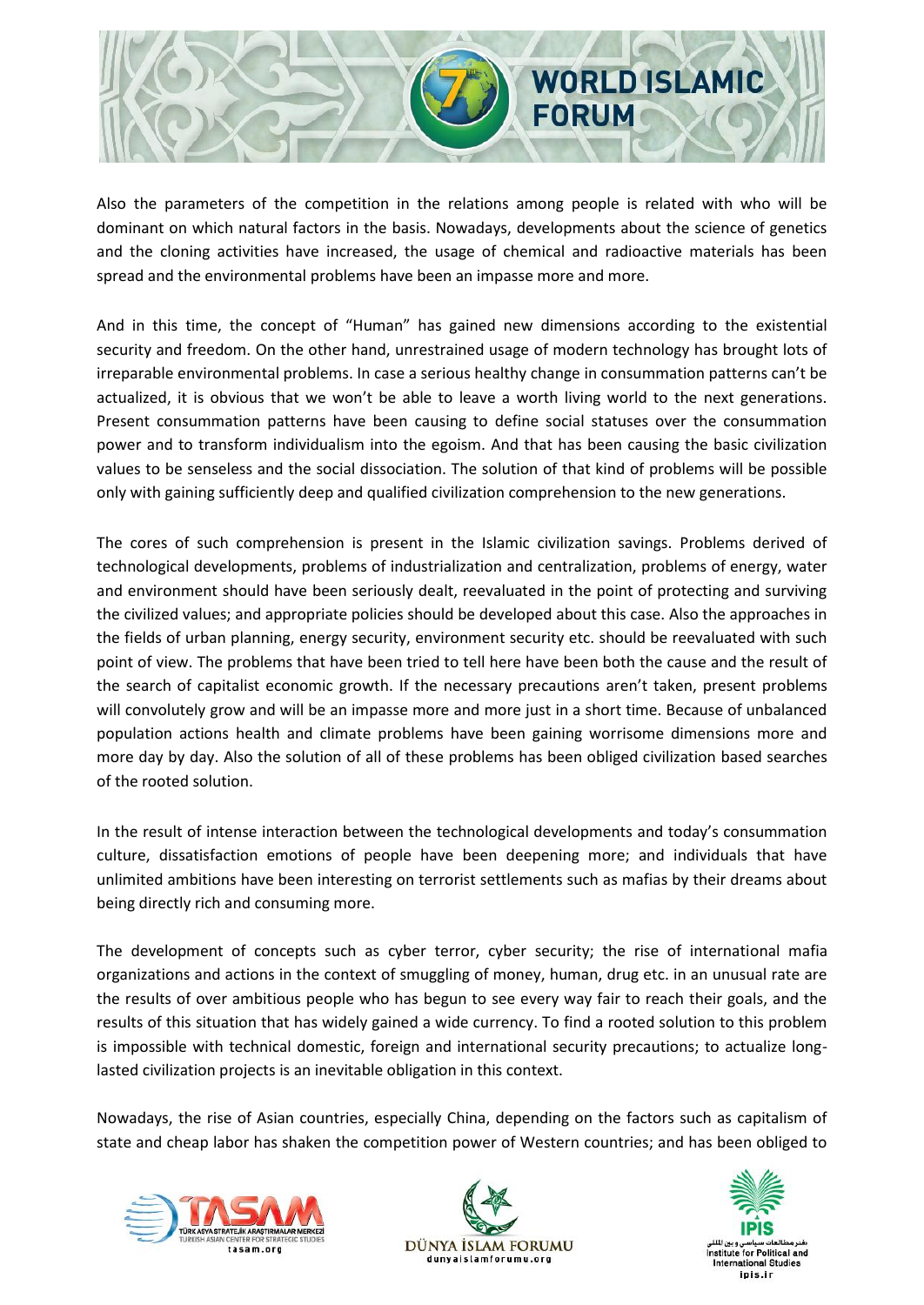

revise social security policies in these countries. Also, Islamic world will be negatively affected from this process. In this point, it is necessary to strengthen civil social networks, which reduce the load of state, and to make original civilization institutions such as foundations functional.

Today, countries have been facing with such challenges. Foremost among them has been the dispositions of micro-nationality. Foreign powers, who would like to widen the effect places in some countries or regions, have been trying to use micro dispositions by transforming them into the nationalist movements. Unfortunately the policies of lots of states, which are applied to their own publics, have been causing the erosion of justification; and that has been creating a centrifugal effect over the micronationalist movements. Recently, some countries have been developing new synthesis such as "social democracy" or "liberal economy, communist management" among the usual liberal/capitalist and communist/socialist state models in 20<sup>th</sup> century for handling with that kind of problems. On the other hand, the disturbances that have existed because of this negative view in the world have been forming a basis for the development and gain a wide currency of the "illegitimate" formations in the other side. The desperation of nation states against present problems has been causing the rapid increase of non-state actors in the country or in the international level. Besides terrorist organizations as Al Qaeda and DAESH, movements in African countries as Mali and Somalia are the most obvious proves of that. The precautions taken in international areas can't be enough for the solution of such problems.

Moreover, tendencies and ideas of the sides, who want to solve the problem, can turn that into a position which is more impossible to be solved. Also the permanent solution of such problems will be possible thanks to humanitarian approaches which have been taking advantage to the utmost of history and civilization savings.

Insisting on the point of shaping today's cities only with central and mechanic policies of modern state has been causing lots of insolvable problems in lots of areas such as financial, social, architectural areas etc. leading social security and general security. In this point, there is a necessity of approaches which will make cities more livable places by featuring humanitarian and ethical values. It is impossible to expect from a civilization, which couldn't make its cities livable and prosperous, to be accepted in a global level and to offer significant contributions to the newly shaping world order.

According to the time and place factors, social institutions such as spiritual places and foundations in the context of existing, spreading, shaping of civilizations and protecting their existence have highly important role. And in the same context, important persons and opinion leaders who have left a mark in the history have a great importance. The virtues such as reliance, good neighborhood, patience that existed in the frame of the existence comprehension of a civilization; have been turning into protective castles of that civilization by the time; and so state - society relations have been playing a defining role here. So, it is necessary to introduce, to survive and to protect persons, values and places that makes civilizations a civilization.





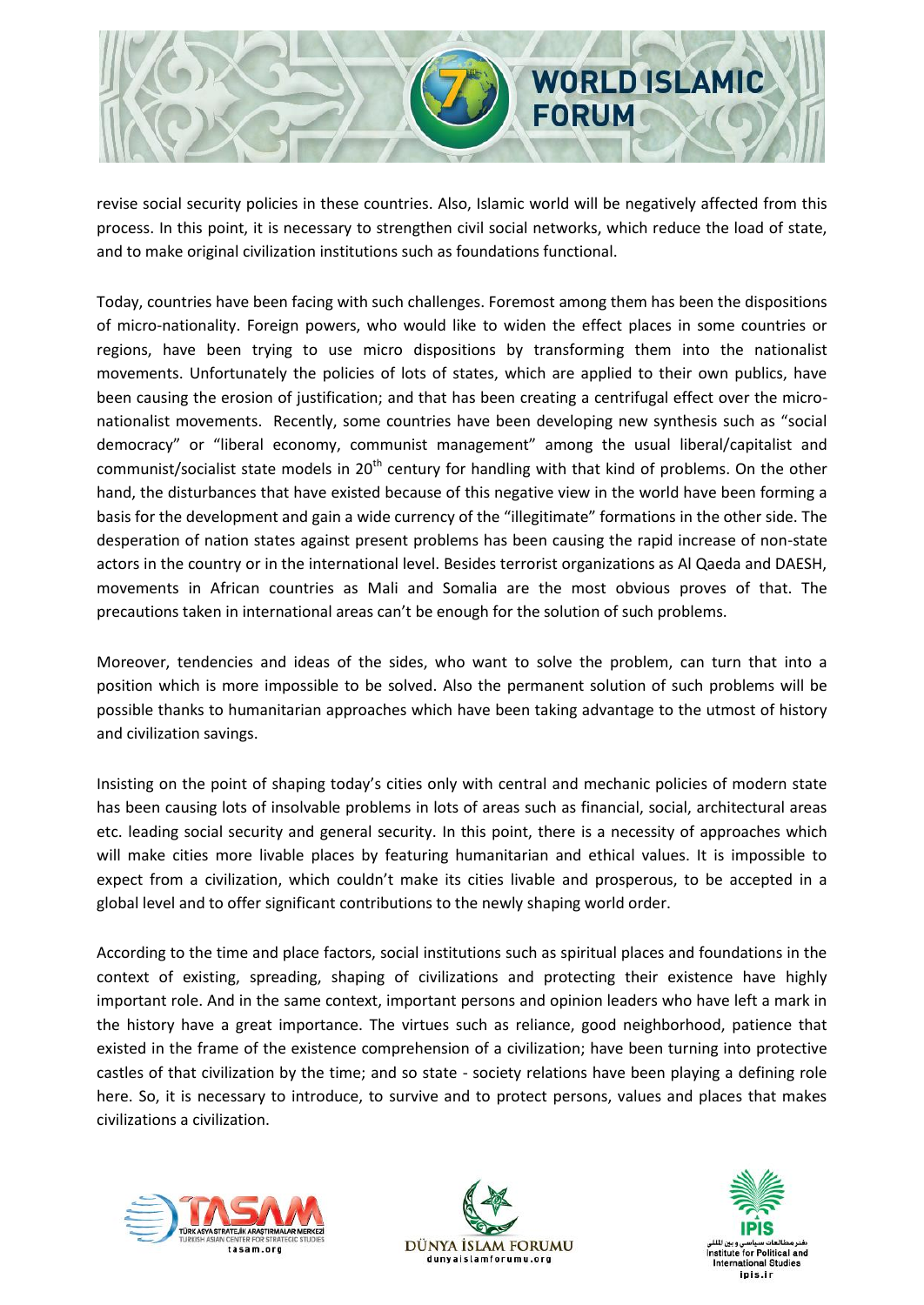

In this point, it is necessary to revise mission, vision and activities of the institutions of primary, secondary and higher education; to activate think tanks and NGOs more actively as a completive power; to fortify the state image; to transform society - state relations into a healthy shape; and to strengthen the justification of the state by the society.

As it has been forecasted; the Forum, which will be organized, will provide strategic contribution about the future of Islamic countries and the future of the world to the new civilization perspective by presenting historical basis and original qualities of Islamic civilization savings. By the movement of presupposition of the fact that prosperity and power without the development of values will bring the corruption; current comments of civilization values and institutional representation talent of these comments have been accepted as the main focus point.

In this point, 7<sup>th</sup> World Islamic Forum that will be held under the title of "Strategic Communication: **Reference Values, Institutions, Persons"** has been targeting to provide a modest contribution to be formed of a unity of discourse in the Islamic world; to be fastened of necessary opinion production for the solution of problems; to be fortified of the image of Islamic countries and to be offered of Islamic savings to the service of all humanity.

### **Main Theme**

**Strategic Communication: Reference Values, Institutions, Persons**

#### **Sub Themes**

#### **Islamic Opinion Saving and Strategic Communication Perspectives Critical Opinion Dynamics/Institutions**

**Reference Values** (Obedience to State, Ecology Mind, Strong Authority Comprehension, Honor (Dignity), Trust, Tolerance, Bravery, Horse Culture, Simplicity, Respect to Women, Family Culture, Child Education, Collectivism, Peace, Justice, Love, Safety of Religion-Mind-Soul-Properts-Generation, Freedom of Human-Will-Expression, Brotherhood, Solidarity, Loyalty, Morals, Courage, Trueness, Science, Knowledge, Heart, Assent, Satisfaction, Patience, Merit, Loyalty, Excellence-Taqwa, Competition in Solidarity, Beauty-Husn etc.)

**Reference Institutions** (Military Order, Camel Train, Elders' Council, Quriltais, Neighborhood, Cradle, Ancestor Sports, Poets, Affinity, Family, Society, Education, Humanitarian Contacts, Market, Financial Institutions, Law, Mosque, Sufism, Guilds etc.)

**Reference Persons** (Prophet. Muhammad [pbuh], Bahaeddin Naksibendi, Abdulkadir Gailani, Ahi Evran, Ahmed Yasawi, Aksemseddin, Alia Izzet Begovic, Farabi, Ibn Arabi, Ibn Sina, Mawlana Jalaluddin Rumi, Yunus Emre etc.)

**Common Values, Integration and Strategic Communication Islamic Economic Model and Security Social State Model and Security in Islam Interaction among Civilizations**